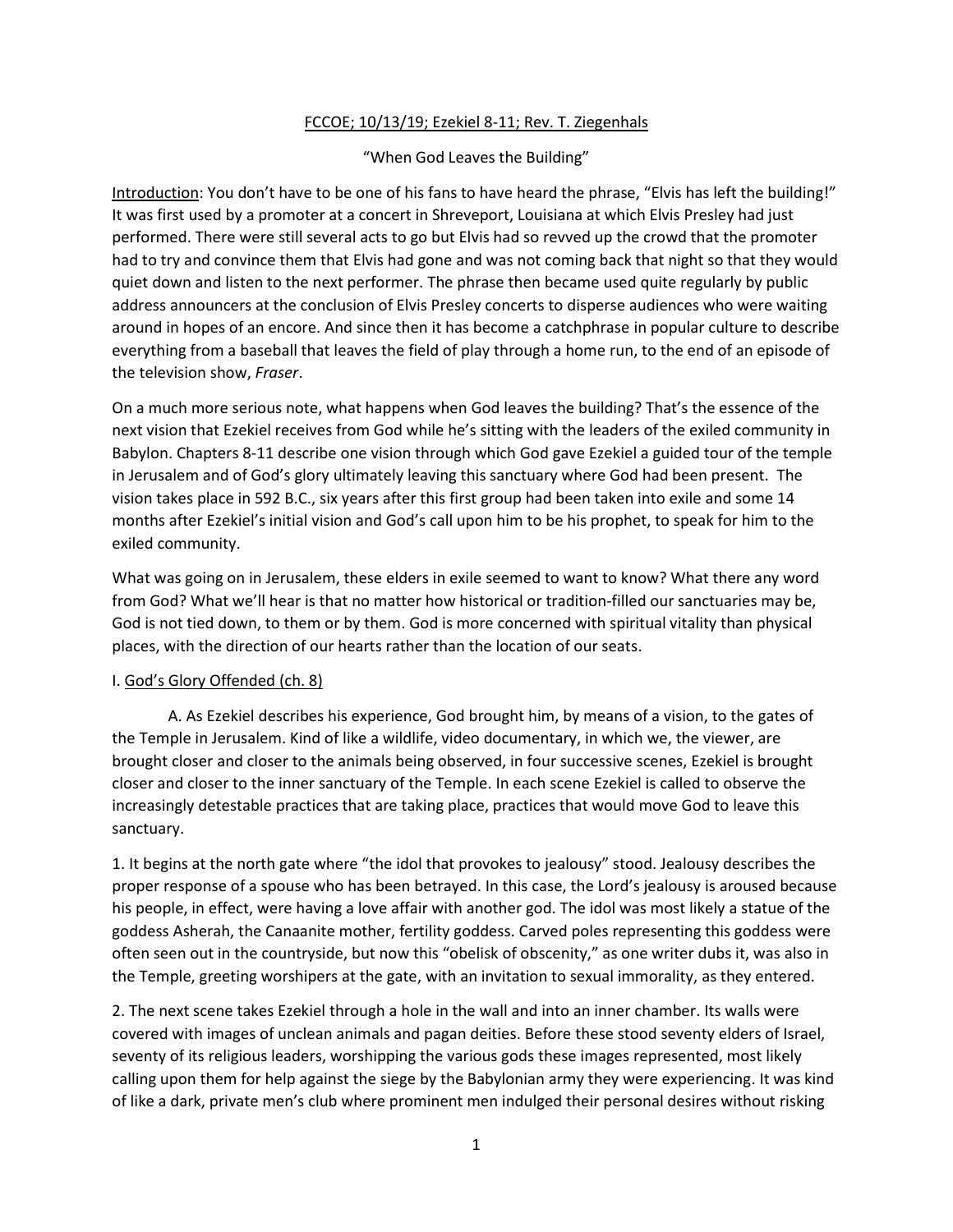their public reputations. Even worse, they were convinced that God couldn't see them, or if he could, he didn't really care.

3. In the third scene Ezekiel sees a group of women, mourning a Babylonian god named Tammuz. According to legend, he had died tragically and was now providing a kind of cult of sentimentality for women who lived in an austere society and needed an emotional release, much, perhaps, like the escapist entertainment and emotional filling sought through a soap opera or romance novel.

4. The final scene took Ezekiel to the inner court of the house of the Lord where twenty-five men had their backs to the place of God's presence in the Holy of Holies and were facing east. As they did so, they were bowing down to the sun, worshipping not the creator, but something he's created, which is the heart of idolatry.

B. Before the tour is over, God informs Ezekiel that it is not only these various forms of idolatry that have offended him. It is also that the sin of Israel that had begun in the Temple had moved out into the social and economic realm, filling the land with violence and injustice (8:17; 9:9). What is remarkable is how long God had been patient with this people. But now, God was showing Ezekiel, he had become so offended that, despite the beauty and great tradition of the Temple, he could not hang around it any longer. What we see, however, is that God's glory doesn't move away from us unless and until we move away from him. In the next section we see the glory of God move to the threshold of the Temple, preparing, it seems, for take-off (9:3).

It should make us wonder, before going there, what might arouse God's jealousy today? While we tend to think we live in a highly pluralistic age, so did they! And yet the Lord called them to have no other gods before Him. So, having discussions with those from other faiths is certainly a needed task today. But abandoning the unique and exclusive claims of Christ or drawing bits and pieces from these other religious traditions to fashion a spirituality of our own choosing, all under the guise of Christian worship, just might be what it takes for God to leave our buildings as well. His word is not to be considered as just on opinion among others. At this point, it is not idolatry outside the church that God is worried about; that's called a mission field. It is idolatry inside the church that concerns God; that's called heresy!

#### II. God's Glory Defended (ch. 9)

A. Moving on, what Ezekiel then sees in his grand vision is how God moves to defend his glory for the days of patience have come to an end. The chapter begins with the entrance of six divine, armed executioners, ready to put to death all who had remained intentionally and unrepentantly wicked. They had acted like Canaanites and so God would treat them as such. Likely that the swords of the executioners represented the swords of the Babylonian army, through whom God would bring his judgment.

B. Significantly, God's judgment begins with the people in his sanctuary, the people who knew better in light of revelation and history, but who had remained persistently disobedient anyway. It brings to mind Peter's warning that judgment would begin with God's household (1 Pe. 4:17), with those whom God expected much. Significant also is that this was not an indiscriminate judgment. God knows hearts. God knew those who had been unrepentant, and those who were repentant. The latter group, who were grieving and lamenting all the detestable things that were being done in the Temple and the holy city were to be marked by a seventh figure, a man who had brought not a sword but a writing kit.